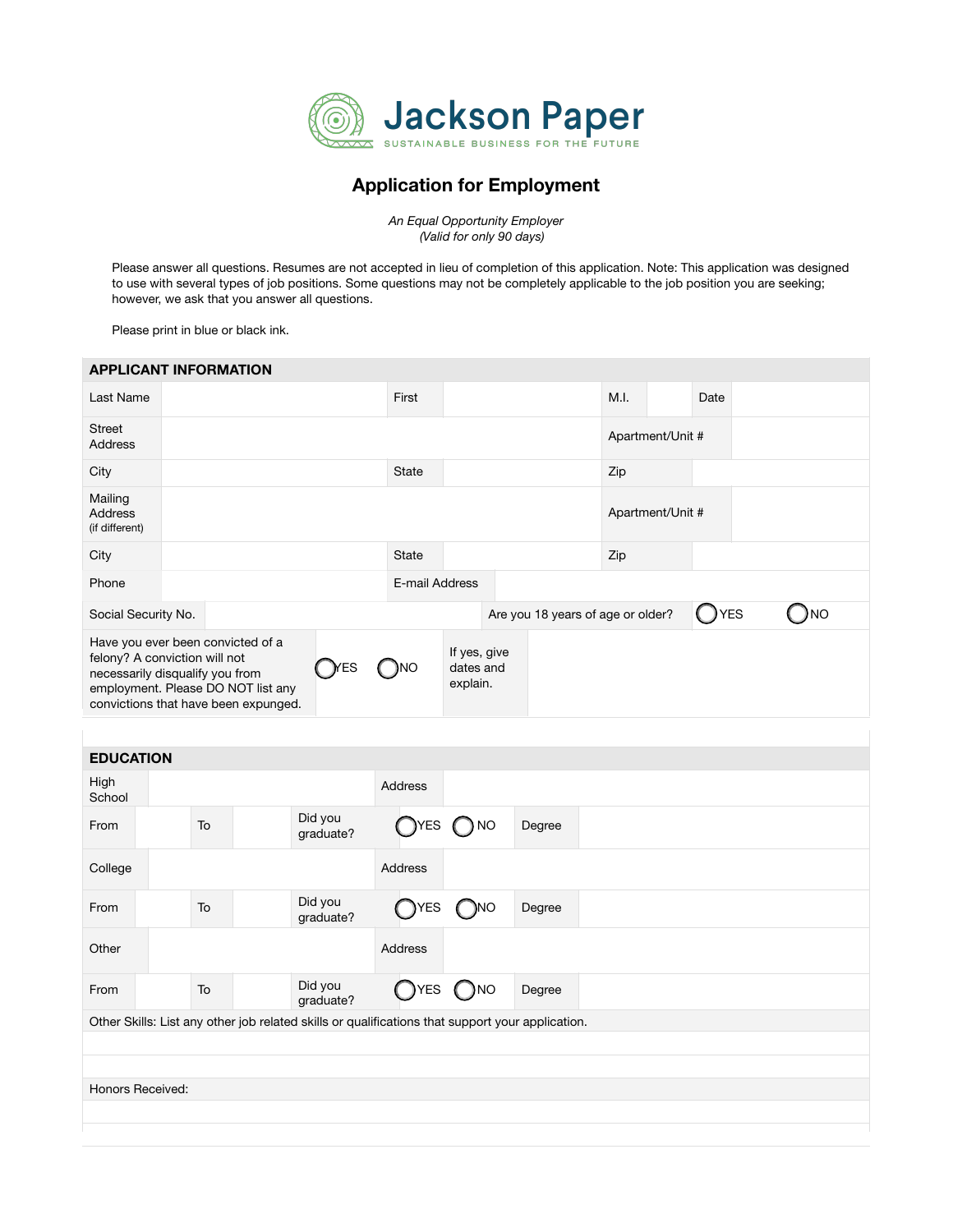## CHARACTER REFERENCES

| List three persons not related to you, whom you have known for at least one year. |  |              |  |  |  |  |  |  |
|-----------------------------------------------------------------------------------|--|--------------|--|--|--|--|--|--|
| Full Name                                                                         |  | Relationship |  |  |  |  |  |  |
| Occupation                                                                        |  | Phone        |  |  |  |  |  |  |
| Address                                                                           |  |              |  |  |  |  |  |  |
| Full Name                                                                         |  | Relationship |  |  |  |  |  |  |
| Occupation                                                                        |  | Phone        |  |  |  |  |  |  |
| Address                                                                           |  |              |  |  |  |  |  |  |
| <b>Full Name</b>                                                                  |  | Relationship |  |  |  |  |  |  |
| Occupation                                                                        |  | Phone        |  |  |  |  |  |  |
| Address                                                                           |  |              |  |  |  |  |  |  |

## EMPLOYMENT EXPERIENCE

List ALL FORMER JOBS (list most recent job first). Account for all time periods including unemployment, self-employment, and military service. Attach separate paper(s) if necessary.

| Employer                                                                                        |    |                    |                        | Phone              |  | $\lambda$ |                  |  |  |  |
|-------------------------------------------------------------------------------------------------|----|--------------------|------------------------|--------------------|--|-----------|------------------|--|--|--|
| Address                                                                                         |    |                    |                        | Supervisor         |  |           |                  |  |  |  |
| Job Title                                                                                       |    |                    | <b>Starting Salary</b> | \$                 |  |           | Ending Salary \$ |  |  |  |
| <b>Work Performed</b>                                                                           |    |                    |                        |                    |  |           |                  |  |  |  |
| From                                                                                            | To | Reason for Leaving |                        |                    |  |           |                  |  |  |  |
| May we contact your employer for a reference?                                                   |    | ( ) YES            | )NO                    | If no,<br>explain: |  |           |                  |  |  |  |
| Employer                                                                                        |    |                    |                        | Phone              |  | $\lambda$ |                  |  |  |  |
| <b>Address</b>                                                                                  |    |                    |                        | Supervisor         |  |           |                  |  |  |  |
| Job Title                                                                                       |    |                    | <b>Starting Salary</b> | \$                 |  |           | Ending Salary \$ |  |  |  |
| <b>Work Performed</b>                                                                           |    |                    |                        |                    |  |           |                  |  |  |  |
| From                                                                                            | To | Reason for Leaving |                        |                    |  |           |                  |  |  |  |
| May we contact your employer for a reference?                                                   |    | $\bigcap$ YES      | ) NO                   | If no,<br>explain: |  |           |                  |  |  |  |
| Employer                                                                                        |    |                    |                        | Phone              |  | $\lambda$ |                  |  |  |  |
| Address                                                                                         |    |                    |                        | Supervisor         |  |           |                  |  |  |  |
| Job Title                                                                                       |    |                    | <b>Starting Salary</b> | \$                 |  |           | Ending Salary \$ |  |  |  |
| <b>Work Performed</b>                                                                           |    |                    |                        |                    |  |           |                  |  |  |  |
| From                                                                                            | To | Reason for Leaving |                        |                    |  |           |                  |  |  |  |
| If no,<br>May we contact your employer for a reference?<br><b>TYES</b><br><b>NO</b><br>explain: |    |                    |                        |                    |  |           |                  |  |  |  |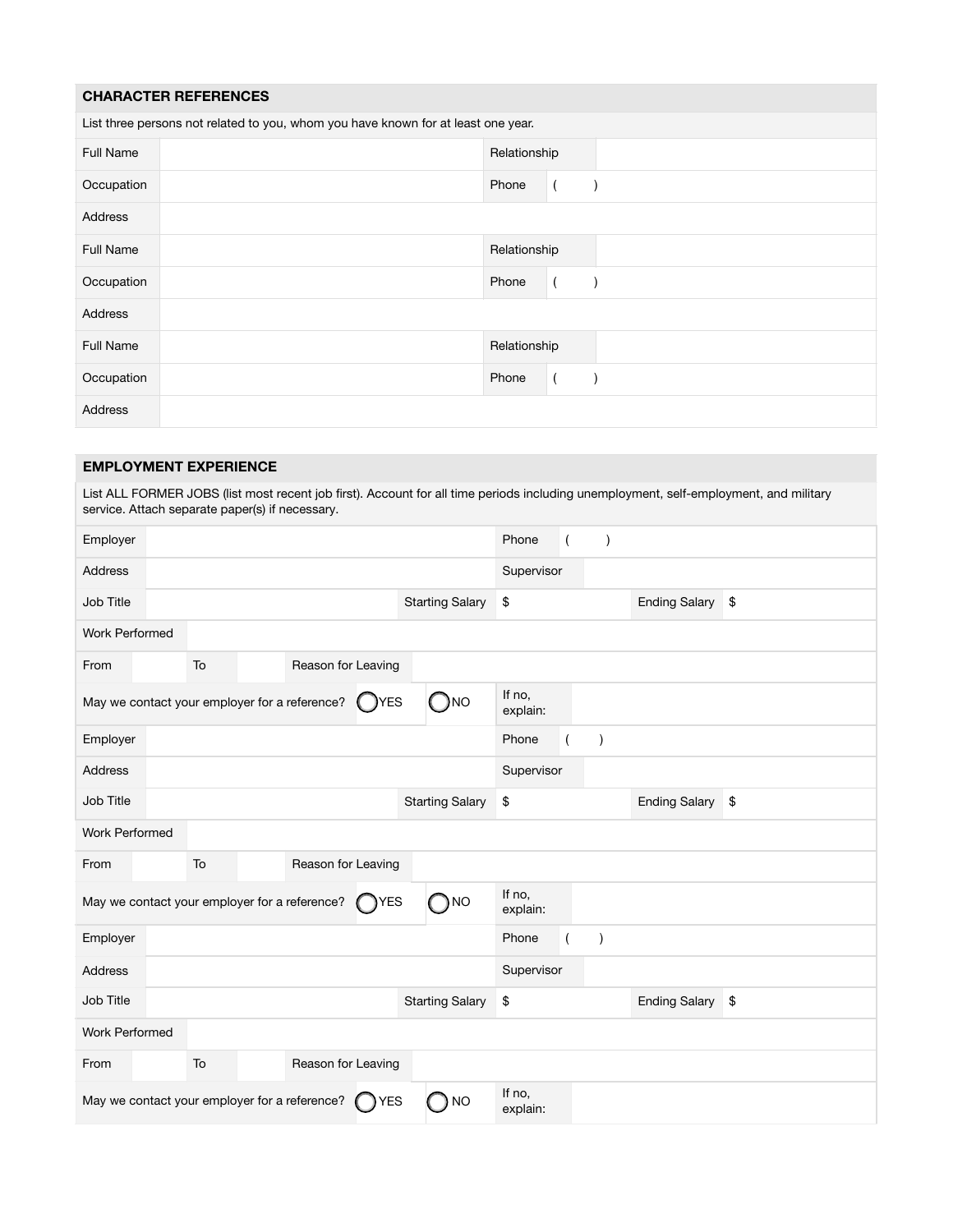|                                                                                       | <b>EMPLOYMENT EXPERIENCE continued</b>                                                              |                    |             |                                                                                         |                       |                         |                |                         |                                            |                                           |  |  |
|---------------------------------------------------------------------------------------|-----------------------------------------------------------------------------------------------------|--------------------|-------------|-----------------------------------------------------------------------------------------|-----------------------|-------------------------|----------------|-------------------------|--------------------------------------------|-------------------------------------------|--|--|
| Employer                                                                              |                                                                                                     |                    |             |                                                                                         | Phone                 |                         | $\overline{(}$ | $\lambda$               |                                            |                                           |  |  |
| <b>Address</b>                                                                        |                                                                                                     |                    |             |                                                                                         |                       | Supervisor              |                |                         |                                            |                                           |  |  |
| Job Title                                                                             |                                                                                                     |                    |             | <b>Starting Salary</b>                                                                  | \$                    |                         |                |                         | <b>Ending Salary</b>                       | \$                                        |  |  |
| <b>Work Performed</b>                                                                 |                                                                                                     |                    |             |                                                                                         |                       |                         |                |                         |                                            |                                           |  |  |
| From                                                                                  | To                                                                                                  | Reason for Leaving |             |                                                                                         |                       |                         |                |                         |                                            |                                           |  |  |
|                                                                                       | May we contact your employer for a reference?                                                       |                    | DYES        | <b>NO</b>                                                                               |                       | If no,<br>explain:      |                |                         |                                            |                                           |  |  |
| Employer                                                                              |                                                                                                     |                    |             |                                                                                         |                       | Phone<br>$\lambda$      |                |                         |                                            |                                           |  |  |
| <b>Address</b>                                                                        |                                                                                                     |                    |             |                                                                                         |                       | Supervisor              |                |                         |                                            |                                           |  |  |
| Job Title                                                                             |                                                                                                     |                    |             | <b>Starting Salary</b>                                                                  | \$                    |                         |                |                         | <b>Ending Salary</b>                       | \$                                        |  |  |
| <b>Work Performed</b>                                                                 |                                                                                                     |                    |             |                                                                                         |                       |                         |                |                         |                                            |                                           |  |  |
| From                                                                                  | To                                                                                                  | Reason for Leaving |             |                                                                                         |                       |                         |                |                         |                                            |                                           |  |  |
|                                                                                       | May we contact your employer for a reference?                                                       |                    | <b>TYES</b> | <b>NO</b>                                                                               | If no,                | explain:                |                |                         |                                            |                                           |  |  |
| Employer                                                                              |                                                                                                     |                    |             |                                                                                         | Phone                 |                         |                | $\lambda$               |                                            |                                           |  |  |
| <b>Address</b>                                                                        |                                                                                                     |                    |             |                                                                                         |                       | Supervisor              |                |                         |                                            |                                           |  |  |
| Job Title                                                                             |                                                                                                     |                    |             | <b>Starting Salary</b>                                                                  | \$                    |                         |                |                         | <b>Ending Salary</b>                       | \$                                        |  |  |
| <b>Work Performed</b>                                                                 |                                                                                                     |                    |             |                                                                                         |                       |                         |                |                         |                                            |                                           |  |  |
| From                                                                                  | To                                                                                                  | Reason for Leaving |             |                                                                                         |                       |                         |                |                         |                                            |                                           |  |  |
|                                                                                       | May we contact your employer for a reference?                                                       |                    | <b>TYES</b> | NO                                                                                      | If no,                | explain:                |                |                         |                                            |                                           |  |  |
| <b>MISCELLANEOUS</b>                                                                  |                                                                                                     |                    |             |                                                                                         |                       |                         |                |                         |                                            |                                           |  |  |
|                                                                                       | In order to permit a check of your work and educational                                             |                    |             |                                                                                         |                       |                         |                |                         | If yes, identify names and relevant dates: |                                           |  |  |
|                                                                                       | records, should we be made aware of any change of<br>name or assumed name that you previously used? |                    |             | $\bigcup$ yes                                                                           | $\bigcup$ NO          |                         |                |                         |                                            |                                           |  |  |
| any employment?                                                                       | Have you ever been dismissed or forced to resign from                                               |                    |             | ΈS                                                                                      | <b>J</b> NO           |                         |                | If yes, please explain: |                                            |                                           |  |  |
|                                                                                       |                                                                                                     |                    |             |                                                                                         |                       | If yes, please explain: |                |                         |                                            |                                           |  |  |
| $\cup$ NO<br>$\bigcup$ Yes<br>Are there any hours, shifts, or days you will not work? |                                                                                                     |                    |             |                                                                                         |                       |                         |                |                         |                                            |                                           |  |  |
|                                                                                       | Do you have transportation to work?                                                                 | <b>J</b> YES       | )NO         | Will you work overtime if asked?                                                        |                       |                         |                |                         | YES                                        | NO                                        |  |  |
| )NO<br>Are you now employed?<br>YES                                                   |                                                                                                     |                    |             | <b>YES</b><br>) NO<br>Are you on a layoff?<br>YES<br>) NO<br>Are you subject to recall? |                       |                         |                |                         |                                            |                                           |  |  |
|                                                                                       | Have you filed an application here before?                                                          | YES                | )NO         |                                                                                         | If yes, give date(s): |                         |                |                         |                                            |                                           |  |  |
|                                                                                       | Do you have any friends or relatives who work here?                                                 |                    |             | <b>)</b> YES                                                                            |                       | <b>NO</b>               |                |                         |                                            | If yes, give name and relationship below: |  |  |
| Name                                                                                  |                                                                                                     |                    |             |                                                                                         | Name                  |                         |                |                         |                                            |                                           |  |  |
| Relationship                                                                          |                                                                                                     |                    |             |                                                                                         | Relationship          |                         |                |                         |                                            |                                           |  |  |